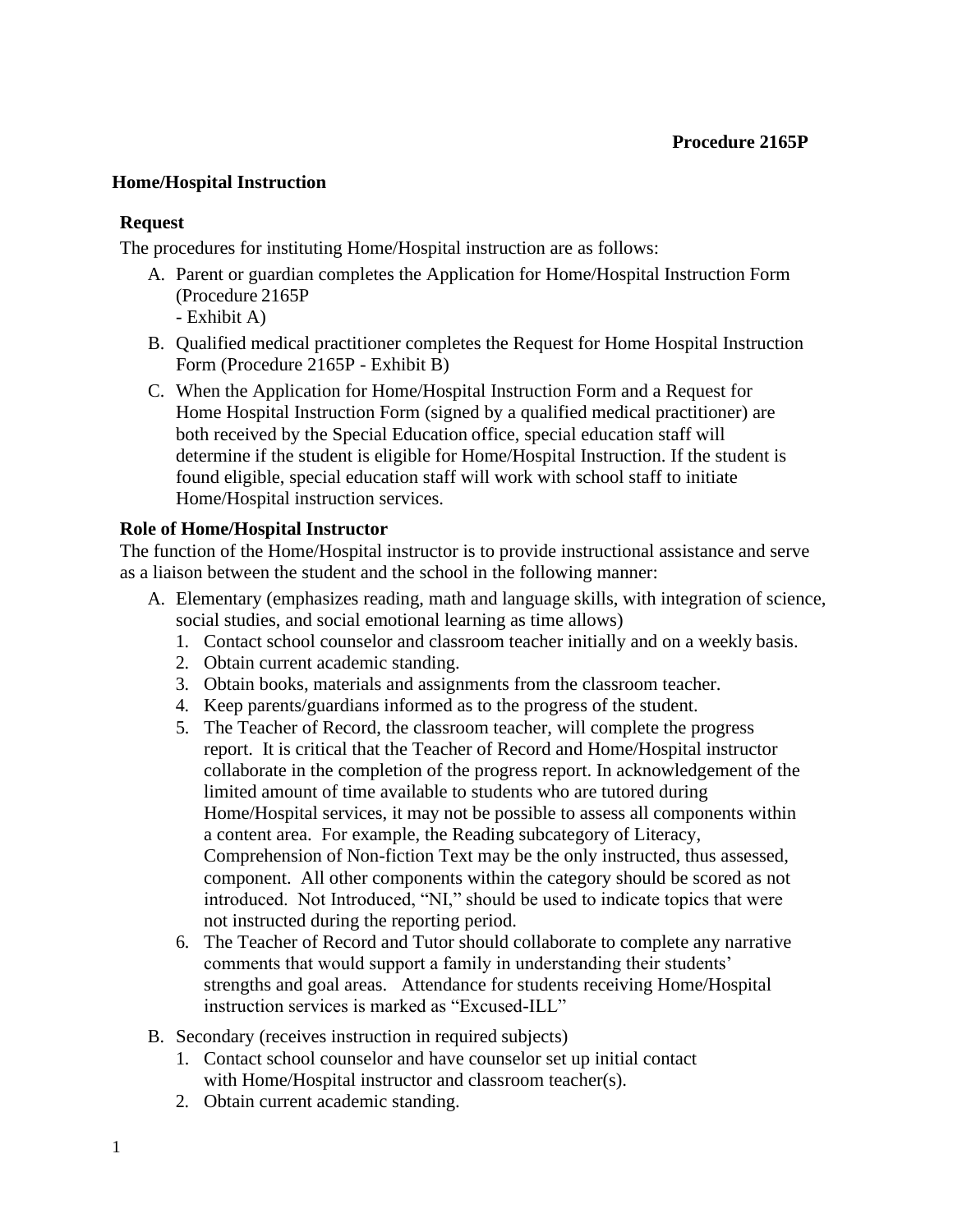- 3. Contact each classroom teacher on a weekly basis and arrange for books, materials and assignments; also include a class schedule, class outlines, etc., of what the student needs to fulfill course assignments and assessments for quarter, semester and year.
- 4. The Teacher of Record, the classroom teacher, will complete the progress report. It is critical that the Teacher of Record and Tutor collaborate in the completion of the progress report.
- 5. Attendance for students receiving home/hospital instruction services is marked as "Excused-ILL"

If the student is unable to complete regular classroom assignments, the Home/Hospital instructor will inform the counselor and regular classroom teacher(s) who will modify or develop alternative classroom assignments to meet required course work. Classroom teachers may choose to consult with curriculum developers for support in reducing or adjusting assignments.

## **Instructor Communication**

The instructor will:

- A. Contact parent or guardian and arrange a Home/Hospital instruction schedule.
- B. Discuss with the parent or guardian any conditions surrounding the student's disability or educational development that may have a bearing on the program.
- C. Discuss the need for a supervising adult to be in the home during the instructor's visit.
- D. Discuss the need for an appropriate learning environment.
	- 1. Other youngsters and/or adults should maintain a quiet environment while the lesson is in progress.
	- 2. The student should be awake, properly dressed and ready for lessons at the appropriate time.
	- 3. Adequate study time should be scheduled each day, considering the physical limitations of the student.
- E. Evaluate the student's work and make a report to the student's school counselor.

# **Termination of Home/Hospital Instruction**

Instruction will be terminated if the qualified medical practitioner determines the advisability of the student returning to school, or upon completion of the requested number of weeks of Home/Hospital instruction.

Extension of the original instruction period must be requested with the submission of a new Application for Home/Hospital Instruction Form (Exhibit A) by the parent or guardian along with a new Request for Home Hospital Instruction Form (Exhibit B) signed by the attending qualified medical practitioner.

The Home/Hospital instructor will contact the Special Education office when the student returns to school.

# **Establishing a Re-entry Plan**

Prior to re-entry to the school community, the school Multi-Disciplinary Team (MDT) should convene. It is essential to include the classroom teacher, home hospital tutor, school nurse, as